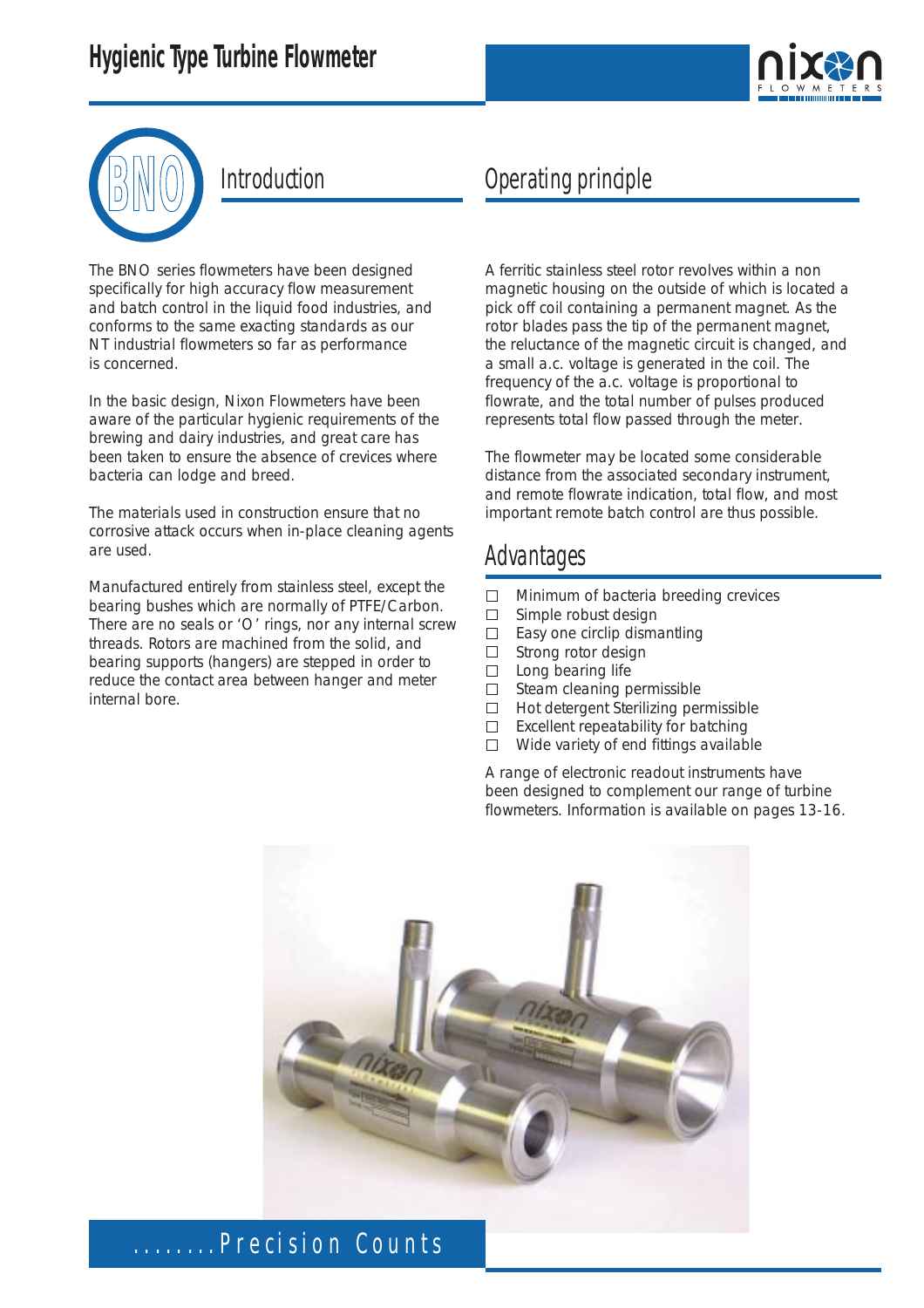

#### **BNO** Installation and use

For best results the flowmeter should be installed well away from heavy current carrying cables and with control valves etc. located downstream of the meter.

A length of straight pipe of bore equal to the meter inlet should be provided, preferably 10 diameters in length, and if possible containing flow straightening vanes at the inlet end. Turbine meters are sensitive to swirl and any pipe swirl present upstream may cause a change in meter factor.

Strainers should be provided to minimise the risk of damage due to small solids in suspension. Meters maybe installed in any attitude but the flow direction and mounting attitude should be advised at the order stage if other than horizontal.

All flowmeters are calibrated on water at our test facility before despatch and a calibration certificate issued.

Full instructions concerning the electrical connections and signal cables are supplied with the handbook for the particular electronic readout equipment being supplied, but it is important to remember that the signal cable screen should be earthed at one point only in the system to avoid earth loops.

Pick off coils should be screwed down to the bottom of the coil well but should not be tightened by spanner. Operating pressures are in most cases limited by the type of end fittings, and meters have been supplied to operate up to 350 bar.

Varying densities have no appreciable affect on the accuracy of axial flow turbine meters so far as volumetric flow is concerned. If readout is required in mass flow terms we can supply density or temperature compensation equipment to automatically correct for density variation. All turbine meters are to some extent sensitive to viscosity changes and any likely viscosity variation should be advised at the order stage. High viscosity and/or low density will tend to reduce the operating flow range over which the meter will yield the stated linearity.

Care should be taken to avoid cavitation at the meter and a good general rule is to ensure that the static pressure downstream is equal to at least twice the pressure drop across the flowmeter plus the vapour pressure of the fluid.

Temperatures up to 150°C are permissible using our standard pick off coil.

Servicing may be carried out by our service engineers in the field, but meters should be returned to our factory wherever possible for repair.

Bearing replacement can be effected on site by any skilled fitter and instructions will be provided on request. When requesting service visits or spares the full serial number should be stated, which immediately gives us access to the original order files for the installation.

### Sizing table

| Type<br><b>Number</b> | Flow Range (Linear) |            | Approx. K Factor |            |           | Pressure                   |                   | <b>End Fittings Type</b> |                 |                 |
|-----------------------|---------------------|------------|------------------|------------|-----------|----------------------------|-------------------|--------------------------|-----------------|-----------------|
|                       | ltrs/min            | I.G.P.M.   | Itrs             | Imp. Gall. | Linearity | Drop (Bar)<br>at max. flow | Overall<br>Length | <b>RJT</b>               | <b>ISS</b>      | Tri-clamp       |
| <b>BNO250</b>         | $2.0 - 20$          | $.4 - 4$   | 3000             | 13600      | ±0.5%     | .22                        | 127               | 1 <sup>''</sup>          | 1 <sup>''</sup> | 1/2"            |
| <b>BNO500</b>         | $9.0 - 90$          | $2 - 20$   | 1000             | 4550       | ±0.5%     | .22                        | 162               | 1 <sup>''</sup>          | 1 <sup>''</sup> | 1 <sup>''</sup> |
| <b>BNO1000</b>        | 18-180              | $4 - 40$   | 330              | 1500       | ±0.5%     | .22                        | 162               | 1 <sup>''</sup>          | 1 <sub>II</sub> | 1 <sup>''</sup> |
| <b>BNO1500</b>        | 25-250              | $6 - 55$   | 240              | 1090       | ±0.5%     | .20                        | 162               | 11/2"                    | 11/2"           | 1 <sup>II</sup> |
| <b>BNO2000</b>        | 45-450              | $10 - 100$ | 100              | 454        | ±0.5%     | .25                        | 155               | 2 <sup>n</sup>           | 2 <sup>n</sup>  | 11/2"           |
| <b>BNO36</b>          | 65-650              | 14-140     | 90               | 400        | ±0.5%     | .30                        | 155               | 2 <sup>n</sup>           | 2 <sup>n</sup>  | 11/2"           |
| <b>BNO50</b>          | 90-900              | 19-190     | 33               | 150        | ±0.5%     | .30                        | 165               | 2 <sup>n</sup>           | 2 <sup>n</sup>  | 2 <sup>n</sup>  |
| <b>BNO65</b>          | 120-1200            | 26-260     | 17               | 78         | ±0.5%     | .30                        | 216               | 3"                       | 3"              | 3"              |

The flow ranges given assume a liquid with viscosity 1 cps and s.g. of 1.0. Increase in viscosity increases the minimum linear flowrate such that overall linear range is reduced. For increased viscosities refer to Head Office. The pressure drop figures given assume a viscosity of 1 cps and are the maximum estimated figures for

maximum flowrate for the given meter size. For lower flowrates the pressure drop reduces as the square of the flowrate. The performance figures given above are based on previous experience and are what we would expect to achieve on calibration. No guarantee is however given unless specifically agreed at the order stage.

#### ........Precision Counts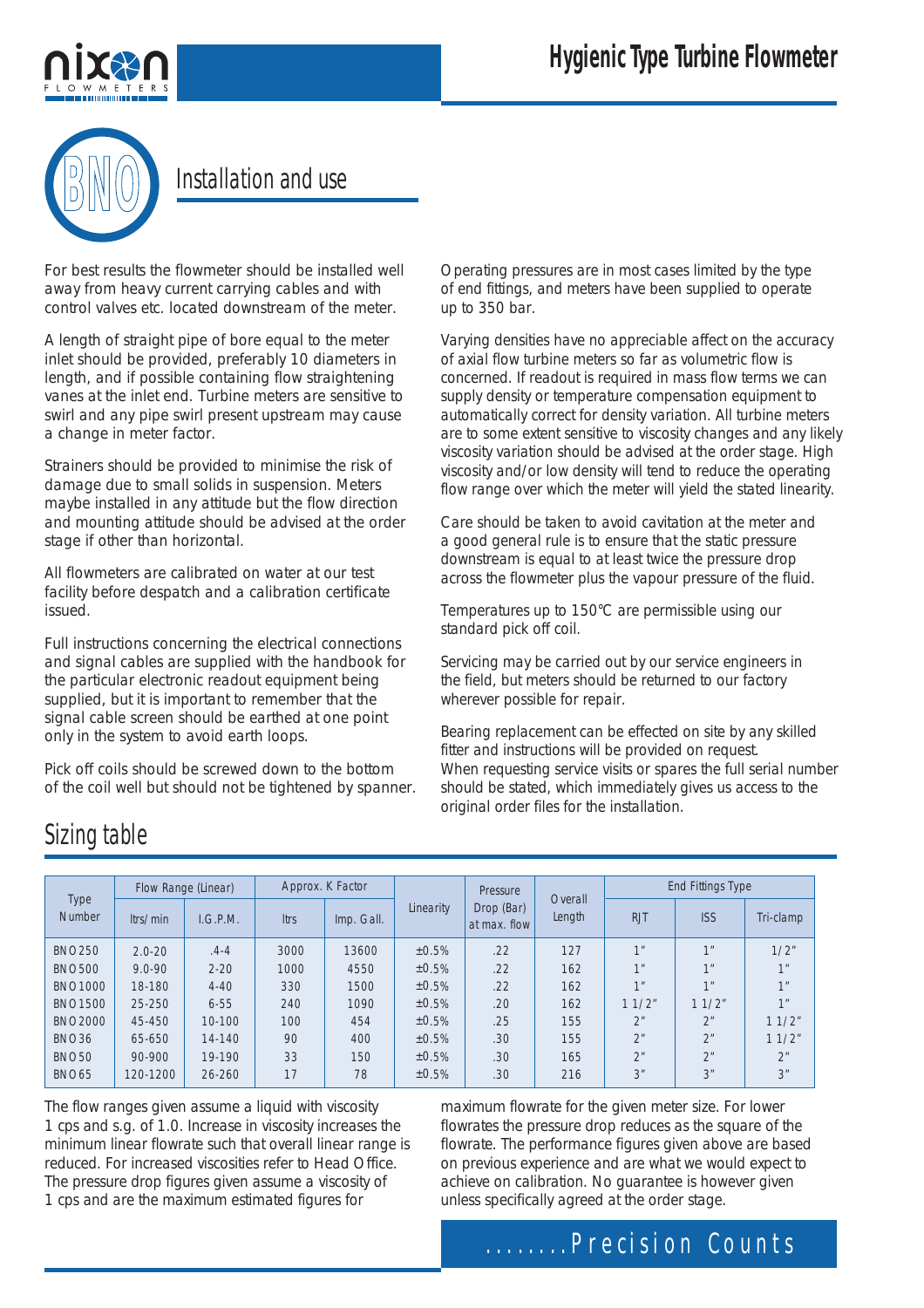



## **Dimensions**

| <b>Type Number</b> | A   | B  | C  |
|--------------------|-----|----|----|
| <b>BNO 250</b>     | 80  | 50 | 70 |
| <b>BNO 500</b>     | 162 | 50 | 75 |
| <b>BNO 1000</b>    | 162 | 50 | 78 |
| <b>BNO 1500</b>    | 162 | 50 | 80 |
| <b>BNO 2000</b>    | 155 | 70 | 82 |
| <b>BNO 36</b>      | 155 | 64 | 85 |
| <b>BNO 50</b>      | 165 | 75 | 92 |
| <b>BNO 65</b>      | 216 | 96 | 98 |

Allow an extra 50mm height on dimension 'C' for pick off coil connector.

# Parts and materials

| 1 | Circlip           | 302 st/stl                  |
|---|-------------------|-----------------------------|
| 2 | Downstream Hanger | $316$ st/stl                |
| 3 | Rotor with bush   | $431$ st/stl<br>PTFE/Carbon |
| 4 | Spindle           | $316$ st/stl                |
| 5 | Upstream Hanger   | $316$ st/stl                |
| 6 | Housing           | $316$ st/stl                |
| 7 | Coil collar       | $316$ st/stl                |
| 8 | Pick off coil     | st/stl body                 |
|   |                   |                             |